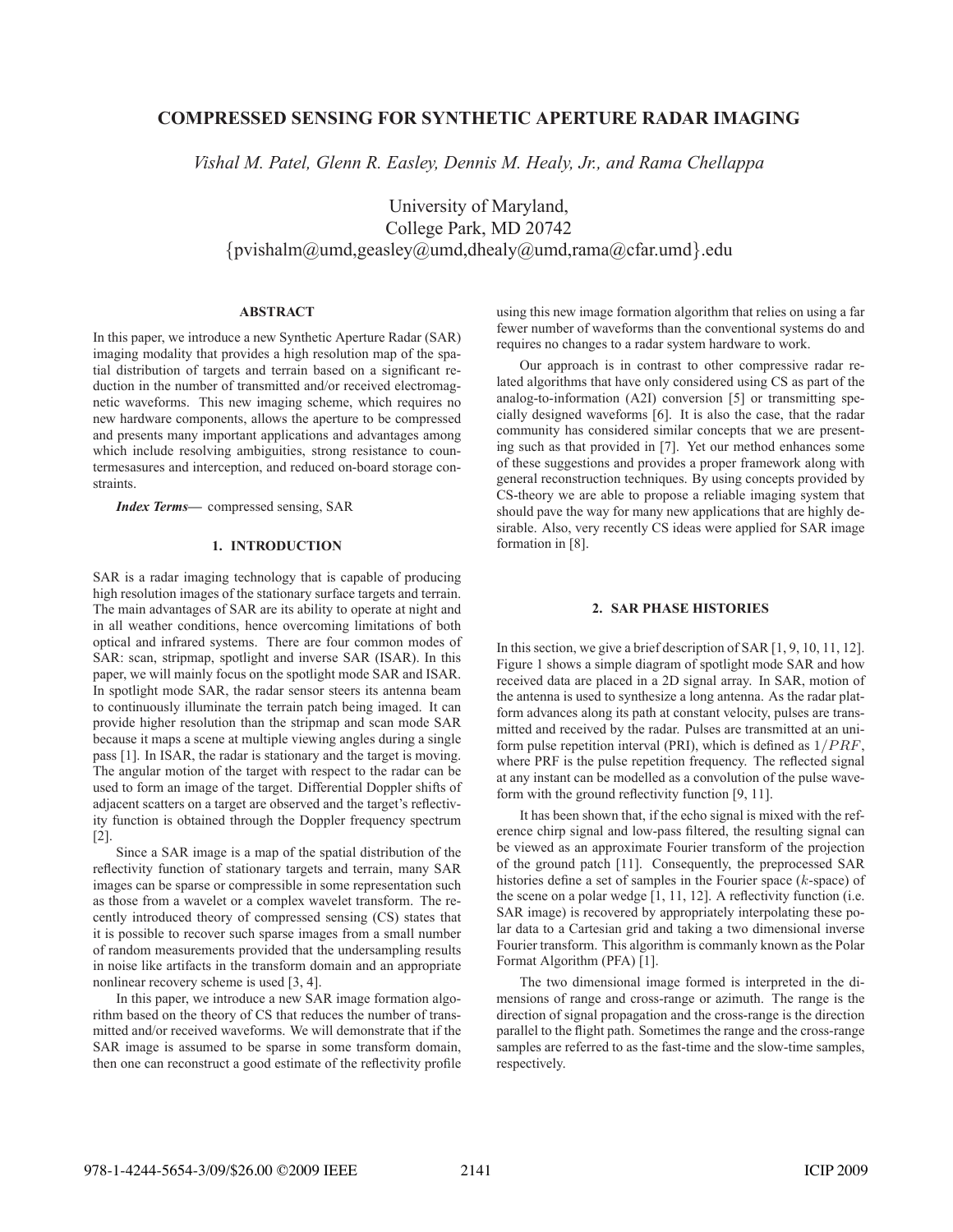

Figure 1: Spotlight SAR data collection in 2D.

## **3. COMPRESSED SENSING**

A new framework known as compressed sensing, enables the reconstruction of sparse or compressible signals from a small set of nonadaptive, linear measurements. If properly chosen, the number of measurements can be much smaller than the number of Nyquist rate samples [3, 4]. In this section, we give a brief introduction to compressed sensing.

Suppose  $x \in \mathbb{C}^N$  is K-sparse in a basis or more generally a frame  $\Psi$ , so that  $x = \Psi x_0$ , with  $|| x_0 ||_{0} = K \ll N$ , where  $\|\cdot\|_0$  returns the number of nonzero elements. In the case when x is compressible in  $\Psi$ , it can be well approximated by the best K-term representation. Consider a random  $M \times N$  measurement matrix  $\Phi$  with  $M < N$  and assume that M linear measurements are made such that  $y = \Phi x = \Phi \Psi x_0 = \Theta x_0$ . According to the theory of CS, when the matrix Θ has the Restricted Isometry Property (RIP) [20], it is possible to reconstruct  $x$  from a set of  $M = O(K \log(\frac{N}{K}))$  linear measurements. A matrix  $\Theta$  is said to satisfy the RIP of order K with constants  $\delta - \delta \kappa \in (0, 1)$  if satisfy the RIP of order K with constants  $\delta = \delta_K \in (0, 1)$  if

$$
(1 - \delta_K) \parallel v \parallel_2^2 \leq \parallel \Theta v \parallel_2^2 \leq (1 + \delta_K) \parallel v \parallel_2^2 \qquad (1)
$$

for any v such that  $\| v \|_0 \leq K$ . A related condition requires that the rows of  $\Phi$  cannot sparsely represent the columns of  $\Psi$  and vice versa. In the case when  $\Phi$  is generated from iid Gaussian distribution and  $\Psi$  is a sparsifying basis, then  $\Theta$  satisfies the RIP with high probability. Among many other ensembles of random matrices that satisfy the RIP, a partial Fourier matrix where M rows of the  $N \times N$  Fourier matrix selected at random are included.

When  $\Theta$  has the RIP, it is possible to reconstruct x via its coefficients  $x_0$ , by solving the following  $\ell^1$  minimization problem  $[3, 4]$ 

$$
\hat{x_0} = \arg\min_{x'_0 \in \mathbb{R}^N} \|x'_0\|_1 \quad \text{subject to} \quad y = \Phi \Psi x'_0. \tag{2}
$$

The optimization problem (2) is often known as Basis Pursuit (BP) [13]. In the case when there are noisy observations, Basis Pursuit De-Noising (BPDN) can be used to estimate the original image.

#### **3.1. Compressive Sampling for SAR**

Design of a CS undersampling scheme for SAR entails the selection of phase histories such that it satisfies (1). Some of the results about CS are based on the fact that the Fourier samples are obtained randomly. However, sampling a truly random subset of the phase histories in SAR is usually impractical for existing hardware. In this section, we consider two compressed sensing  $k$ -space undersampling schemes for SAR. Since, the PRF essentially determines the slowtime-sampling rate, our CS undersampling schemes are based on modifying the PRF of the radar. Implementation of such undersampling schemes is very simple and requires a minor change to the PRF scheduling of the radar. More analysis on the aliasing artifacts introduce by these undersampling schemes in terms of the point spread function (PSF) will be discussed elsewhere (see [14] and [15] for more details).

*Random slow-time undersampling:* As discussed earlier, as the sensor advances along its path, pulses are transmitted and received by the radar (see Figure 1). The pulses are transmitted at every  $\overline{PAI} = \frac{1}{PRF}$ . Undersampling methods applying regular<br>orid produce regularly spaced strong aliases. Random placement grid produce regularly spaced strong aliases. Random placement of PRI can break up the periodicity of the aliasing artifacts and can convert strong aliases to random noise like artifacts [16, 17]. For this reason, instead of transmitting pulses at every PRI, we propose to transmit a few pulses at a random PRI, which amounts to undersampling the 2D signal along the slow-time axis randomly.

*Jittered slow-time undersampling:* Jittered undersampling is based on a regular undersampling which is perturbed slightly by random noise. The effect of jitter in one dimension was analyzed by Balakrishnan in [18]. He analyzed time jitter in which the nth sample is jittered by an amount  $\zeta_n$  so that it occurs at time  $nP + \zeta_n$ , where P is the sampling period. He reported that if the  $\zeta_n$  are uncorrelated then the following happens: high frequencies are attenuated, the energy lost to the attenuation appears as uniform noise, and the basic structure of the spectrum does not change [16, 17, 18]. Furthermore, in [19] it was shown that additive random jitter can eliminate aliasing completely. Jittered sampling in 2D was generalized and applied in computer graphics in [16, 17]. Also, Hennenfent and Herrmann in [15] have successfully applied 2D jittered undersampling in the context of CS for seismic data processing. Inspired by the properties of the jittered sampling, we propose to apply jitter undersampling in slow-time as well.

#### **4. SAR USING CS**

Given the partial Fourier measurements of the reflectivity map to be imaged, in this section, we show how CS can be used to reconstruct the SAR image.

Let  $\sigma \in \mathbb{C}^{l \times l}$  be the reflectivity map to be imaged. Let  $\Omega$ be some chosen set of frequencies of size  $|\Omega| = M$ , with  $M \ll l^2$ , and  $F_{\Omega}: \mathbb{C}^{l \times l} \to \mathbb{C}^M$  denote the partial Fourier transform operator restricted to  $\Omega$ . Let *S* denote the collection of 2D phase operator restricted to  $\Omega$ . Let S denote the collection of 2D phase<br>bistories and  $\tilde{S} = F_{\Omega} \Omega \in \mathbb{C}^{M}$  represent the collection of phase histories and  $\tilde{S} = F_{\Omega} \rho \in \mathbb{C}^M$  represent the collection of phase<br>histories restricted to O (i.e., partial Fourier measurements of the histories restricted to  $\Omega$  (i.e. partial Fourier measurements of the reflectivity function  $\rho$  obtained by incorporating one of the slowtime undersampling schemes discussed above). Assume that  $\rho$  has a sparse representation (or is compressible) in some basis  $\Psi$ , so that  $\rho = \Psi v$ . Furthermore, assume that we are given the partial k-space noisy observations. Then, the reflectivity map  $\rho$  can be recovered via v by solving the following  $\ell^1$  minimization problem

$$
v_{rec} = \arg\min_{v'} \parallel v' \parallel_1 \quad \text{s. t.} \quad \parallel \tilde{S} - F_{\Omega} \Psi v' \parallel_2 \leq \varepsilon, \quad (3)
$$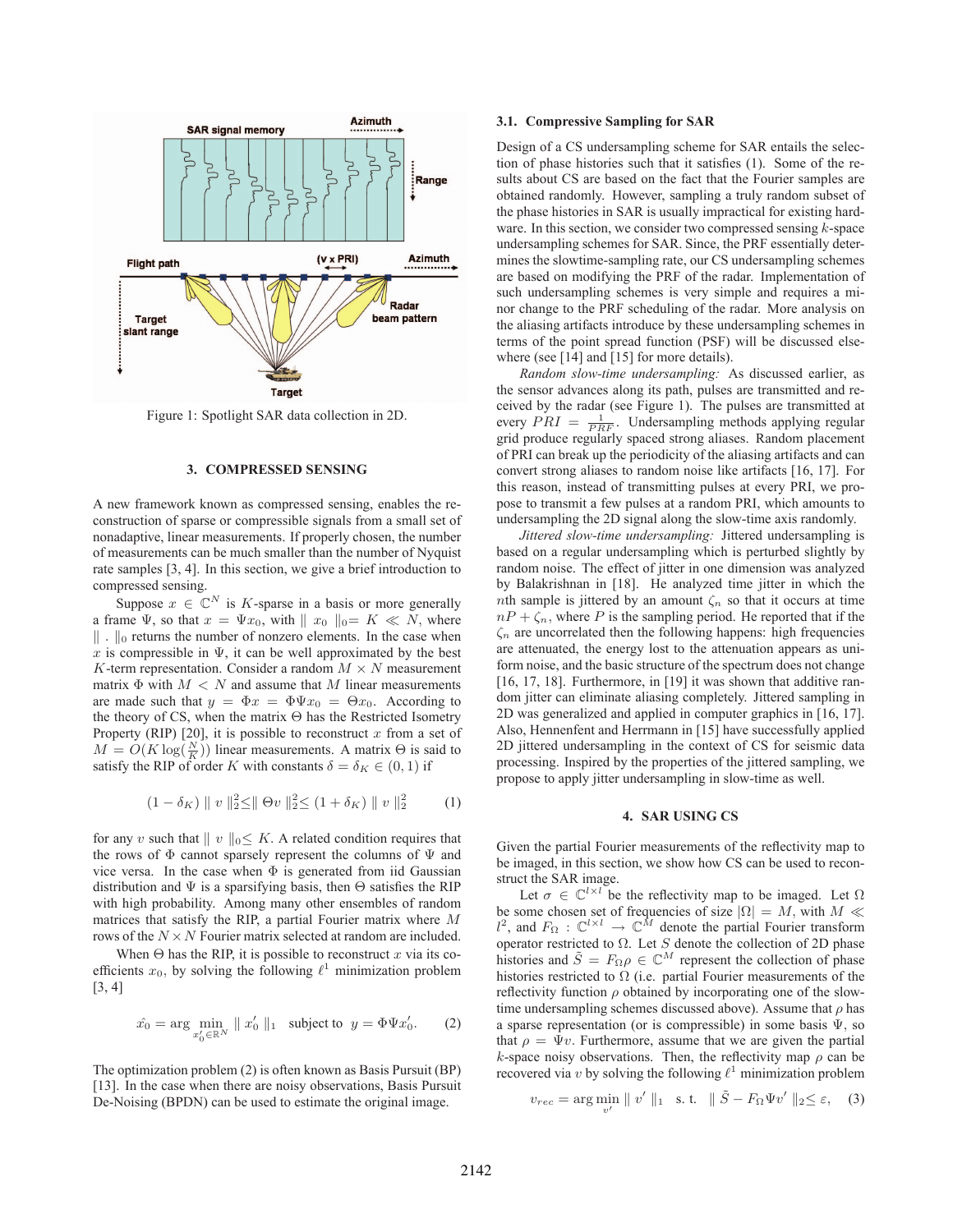where  $\varepsilon$  is a noise statistic that controls the fidelity of the reconstruction [3, 4, 20]. It was shown in [20], that the solution to (3) will recover the unknown sparse reflectivity map with an error proportional to the noise level. That is,  $|| v - v_{rec} ||_2 \leq C \varepsilon$ , where the constant C depends on the restricted isometry constant. Note that the operator,  $F_{\Omega}$ , can be a non-uniform Fourier transform operator [21, 22]. Implementation of such a scheme requires a reformulation that includes an operator that maps the phase history data into the image domain [12].

#### **5. SAR AND ISAR EXAMPLES**

In this section, we demonstrate the performance and applicability of our compressive imaging algorithm on synthetic and real SAR data. In the first example, we used four point targets to generate the phase histories. We used the following parameters in our simulation: center frequency=  $3.80 \times 10^9$  Hz, synthetic aperture length= 102 m, bandwidth=  $1.35 \times 10^8$ Hz, A/D complex sampling rate=  $1.85 \times 10^8$  Hz, and transmitted pulse length=  $1 \times 10^{-6}$ . Figure 2(a) shows the reconstruction of the SAR image from the full simulated data using the PFA [1]. In Figure 2(b), we show the phase histories obtained after applying the random slow-time undersampling. Only 30% of the data was used. Figure  $2(c)$ , shows the traditional reconstruction from the compressive measurements by the PFA, which fails to reconstruct the image. Figure 2(d) shows the reconstructed image using our proposed method. We choose  $\Psi$  to be the identity matrix for this example. Our reconstruction used the *spectral projected gradient*  $(SPGL1)$  algorithm [23]. As can be seen from Figure 2(d), that we were able to image the reflectivity profile of the point targets as good as PFA did from the full measurement data. Furthermore, we use the Peak Sidelobe Ratio (PSR) and the Integrated Sidelobe Ratio (ISLR) as measures of performance to evaluate the reconstructed point targets. The PSR determines the difference between the mainlobe and the most prominent sidelobe. The ISLR measures the ratio of all energy in the mainlobe to the total energy in all the sidelobes [1].

|             | Table 1. I BR and IBLIX In GD<br>Original |          | CS.        |              |
|-------------|-------------------------------------------|----------|------------|--------------|
|             | PSR                                       | ISLR     | <b>PSR</b> | <b>ISLR</b>  |
| Range       | $-29.64$                                  | $-23.31$ | $-29.63$   | $-23.33$     |
| Cross-range | $-35.5$                                   | $-28.29$ | -34 90     | $Q_{\Delta}$ |

Table  $1: PSR$  and ISLR in  $\overline{dR}$ 

We used a point target located at the top in the image for comparison. Since the reconstructed point response is a 2D entity, we used principle axis cuts namely the range-cut and the cross-rangecut for the analysis. We will refer to the range-cut and the corssrange-cut as the range impulse response (RIR) and the cross-range impulse response (CRIR), respectively. There is no degradation in PSR and ISLR for the RIR. However, there is a minor degradation in the CRIR due to the fact that our 2D undersampling scheme is along the cross-range axis.

In the second experiment, we used ISAR data collected on a SAAB 9000 car using System Planning Corporation's Mark V radar<sup>1</sup>. We reconstructed the image after 60% jittered slow-time undersampling was applied to the data. As can be seen from Figure 3, the reconstructed image from these compressed measurements is identical to the one reconstructed from the full measure-



Figure 2: Point targets example. (a) Traditional PFA based reconstruction from the full simulated data. (b) Random slow-time undersampled phase histories. (c) Reconstructed by the PFA from the compressive measurements. (d) Reconstructed image using our method.

ments. Figure 3(b), shows how the traditional reconstruction fails to recover the ISAR image.

In [4, 3], a theoretical bound on the number of Fourier samples that need to be measured for a good reconstruction has been derived. However, it has been observed by many researchers [14, 20, 24, 25], that in practice Fourier samples in the order of two to five times the number of sparse coefficients suffice for a good reconstruction. Our experiments also support this claim.

#### **6. APPLICATIONS**

The idea of transmitting waveforms at a non-uniform PRI for SAR has been suggested before [7]. This method, however, suffers from the smearing of the image in the cross-range dimension due to the randomness of the PRI. By solving the basis pursuit denoising problem (i.e (3)), we are able to not only reconstruct the image as good as some of the traditional SAR reconstruction methods do from the full data but even at a lower sampling rate. Our method of compressing the synthetic aperture offers many advantages:

- Since, irregularly transmitted waveforms are much more harder to intercept, our compressive aperture method offers strong countermeasures resistance [7, 26, 27].
- Many methods for resolving ambiguities have been suggested. Among them include pulse tagging, PRF switching, and methods based on the Chinese remainder theorem. PRF switching is a simple extension of PRF jittering. Thus, our compressive radar can also be useful in resolving ambiguities [28].
- In many SAR systems, radar data is directly stored in a memory for later transmission to the ground. Our compressive SAR has the potential to significantly reduce the amount of data to be stored and transmitted [9, 29].

<sup>1</sup>specifications of the radar can be found at www.sysplan.com/Radar